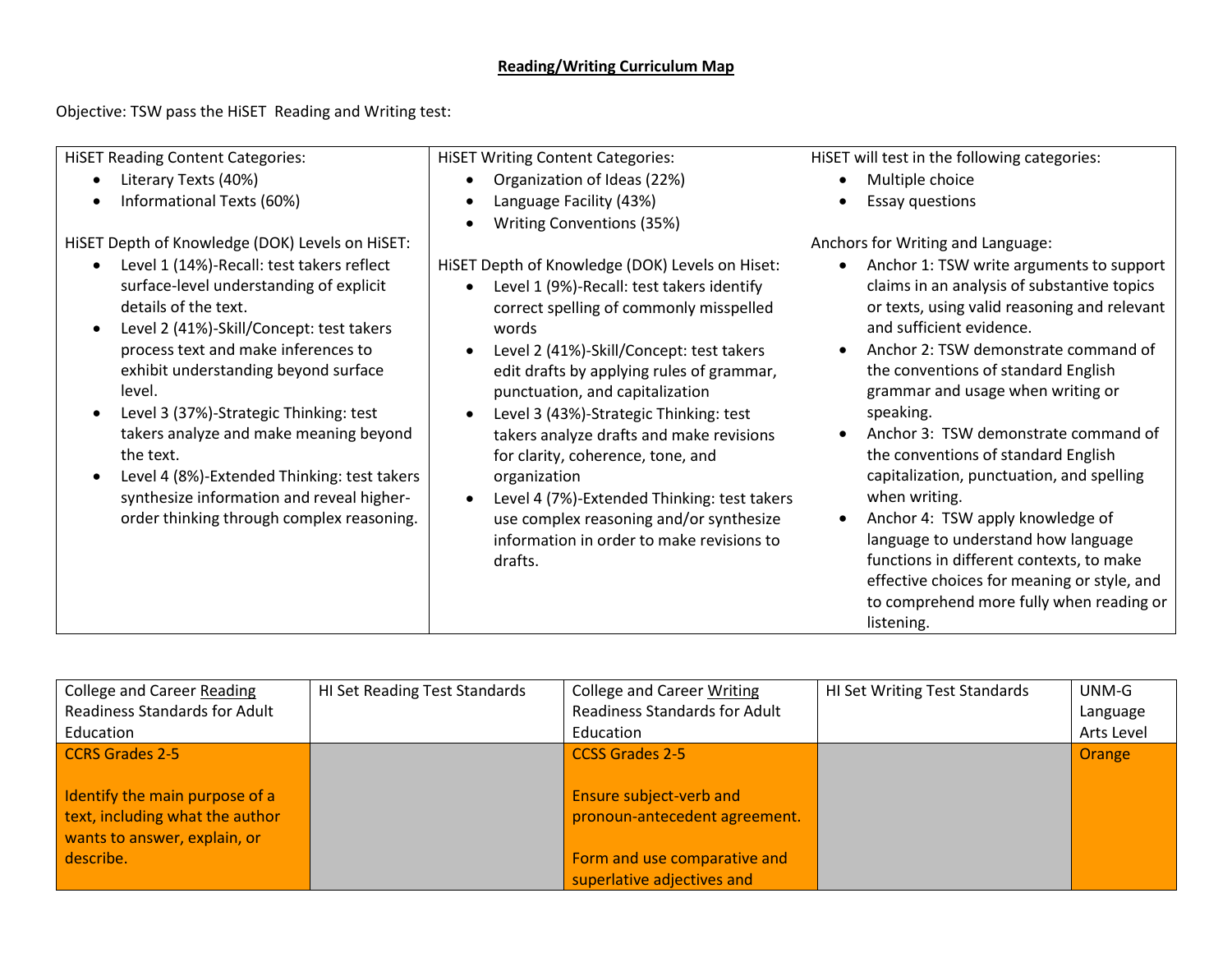Determine the main idea of a text and explain how it is supported by key details; summarize the text.

Describe the overall structure (e.g. chronology, comparison, cause/effect, problem/solution) of events, ideas, concepts, or information in a text or part of a text.

Compare and contrast the overall structure (e.g. chronology, comparison, cause/effect, problem/solution) of events, ideas, concepts, or information in a text or part of a text.

Explain how an author uses reasons and evidence to support particular points in a text, identifying which reasons and evidence support which point(s).

Integrate information from several texts on the same topic in order to write or speak about the subject knowledgeably.

Ask and answer such questions as who, what, where, when, why, and how to demonstrate understanding of key details in a text.

Refer to details and examples in a text when explaining what the text says explicitly and when drawing inferences from the text.

adverbs, and choose between them depending on what is to be modified.

Recognize and correct inappropriate shifts in word tense.

Produce complete sentences, recognizing and correcting inappropriate fragments and run ons.

Use correct capitalization.

Use commas and quotation marks to mark direct speech and quotations from a text.

Use punctuation to separate items in a series.

Use a comma to separate an introductory element from the rest of the sentence.

Use underlining, quotation marks, or italics to indicate titles of work.

Use a comma before a coordinating conjunction in a compound sentence.

Choose words and phrases to convey ideas precisely.

Expand, combine, and reduce sentences for meaning, reader/listener interest, and style.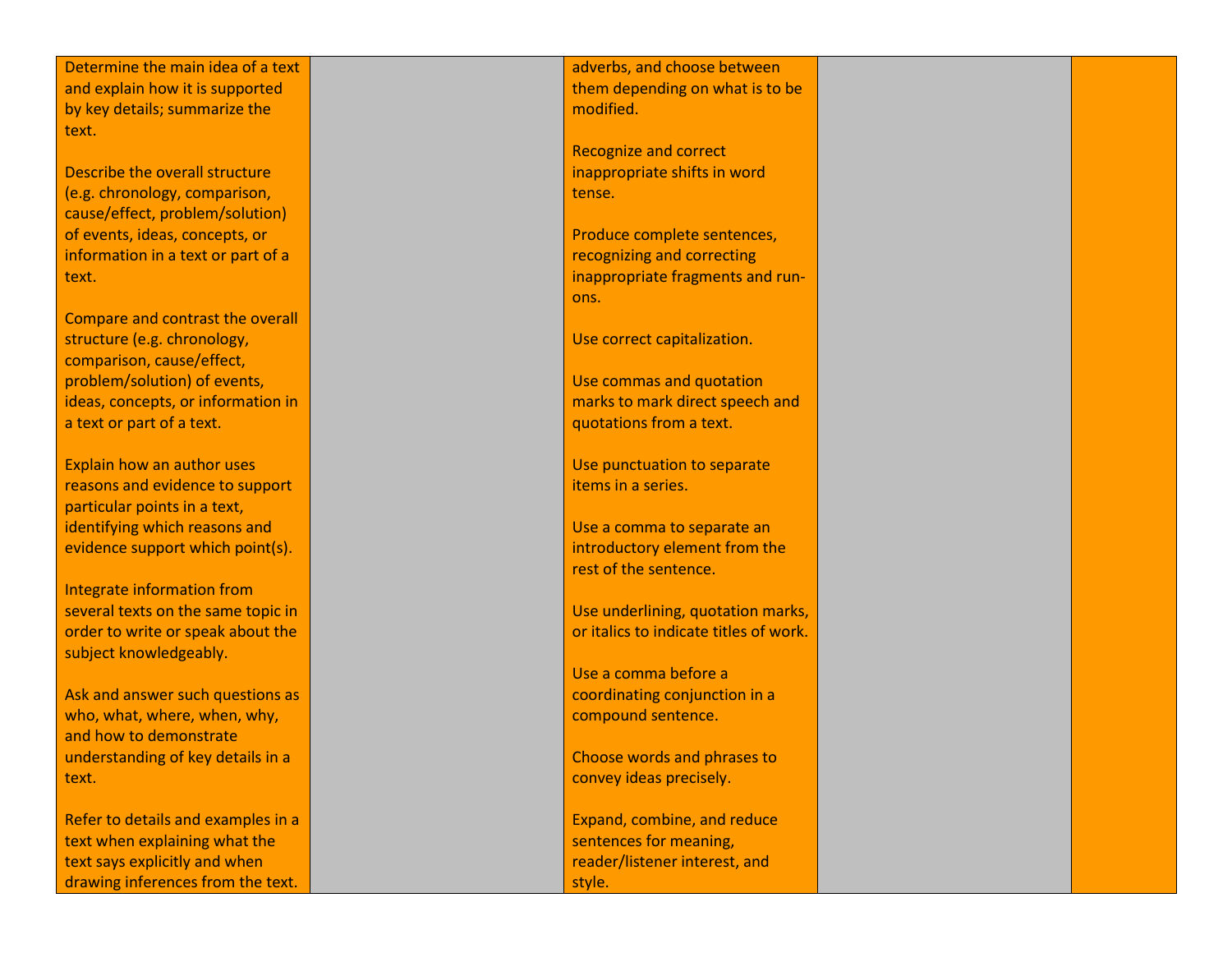| Quote accurately from a text hen<br>explaining what the text says<br>explicitly and when drawing<br>inferences from the text.<br>Determine a theme of a story,<br>drama, or poem from details in<br>the text; summarize the text.<br>Describe how a narrator's or<br>speaker's point of view influences<br>how events are described. | Distinguish shades of meaning<br>among related words that<br>describe states of mind or<br>degrees of uncertainty (e.g.<br>knew, believed, suspected, heard,<br>wondered)<br>Recognize and explain the<br>meaning of common idioms,<br>adages, and proverbs. |        |
|--------------------------------------------------------------------------------------------------------------------------------------------------------------------------------------------------------------------------------------------------------------------------------------------------------------------------------------|--------------------------------------------------------------------------------------------------------------------------------------------------------------------------------------------------------------------------------------------------------------|--------|
| <b>CCRS Grades 6-8</b><br>Identify aspects of a text that                                                                                                                                                                                                                                                                            | <b>CCSS Grades 6-8</b><br>Ensure that pronouns are in the                                                                                                                                                                                                    | Purple |
| reveal an author's point of view<br>or purpose (e.g. loaded language,<br>inclusion, or avoidance of                                                                                                                                                                                                                                  | proper case (subjective,<br>objective, and possessive).                                                                                                                                                                                                      |        |
| particular facts).<br>Integrate information presented                                                                                                                                                                                                                                                                                | <b>Recognize and correct</b><br>inappropriate shifts in pronoun<br>number and person.                                                                                                                                                                        |        |
| in different media or formats (e.g.<br>in charts, graphs, photographs,<br>videos, or maps) as well as in<br>words to develop a coherent                                                                                                                                                                                              | Recognize and correct vague or<br>unclear pronouns.                                                                                                                                                                                                          |        |
| understanding of a topic or issue.<br>Analyze the structure an author                                                                                                                                                                                                                                                                | Form and use verbs in the active<br>and passive voice.                                                                                                                                                                                                       |        |
| uses to organize a text, including<br>how the major sections<br>contribute to the whole and to<br>the development of ideas.                                                                                                                                                                                                          | Form and use verbs in the<br>indicative, imperative,<br>interrogative, conditional, and<br>subjunctive mood.                                                                                                                                                 |        |
| Analyze how a text makes<br>connections among and<br>distinctions between individuals<br>ideas, or events (e.g. through<br>comparisons, analogies, or<br>categories).                                                                                                                                                                | <b>Recognize and correct</b><br>inappropriate shifts in verb voice<br>and mood.                                                                                                                                                                              |        |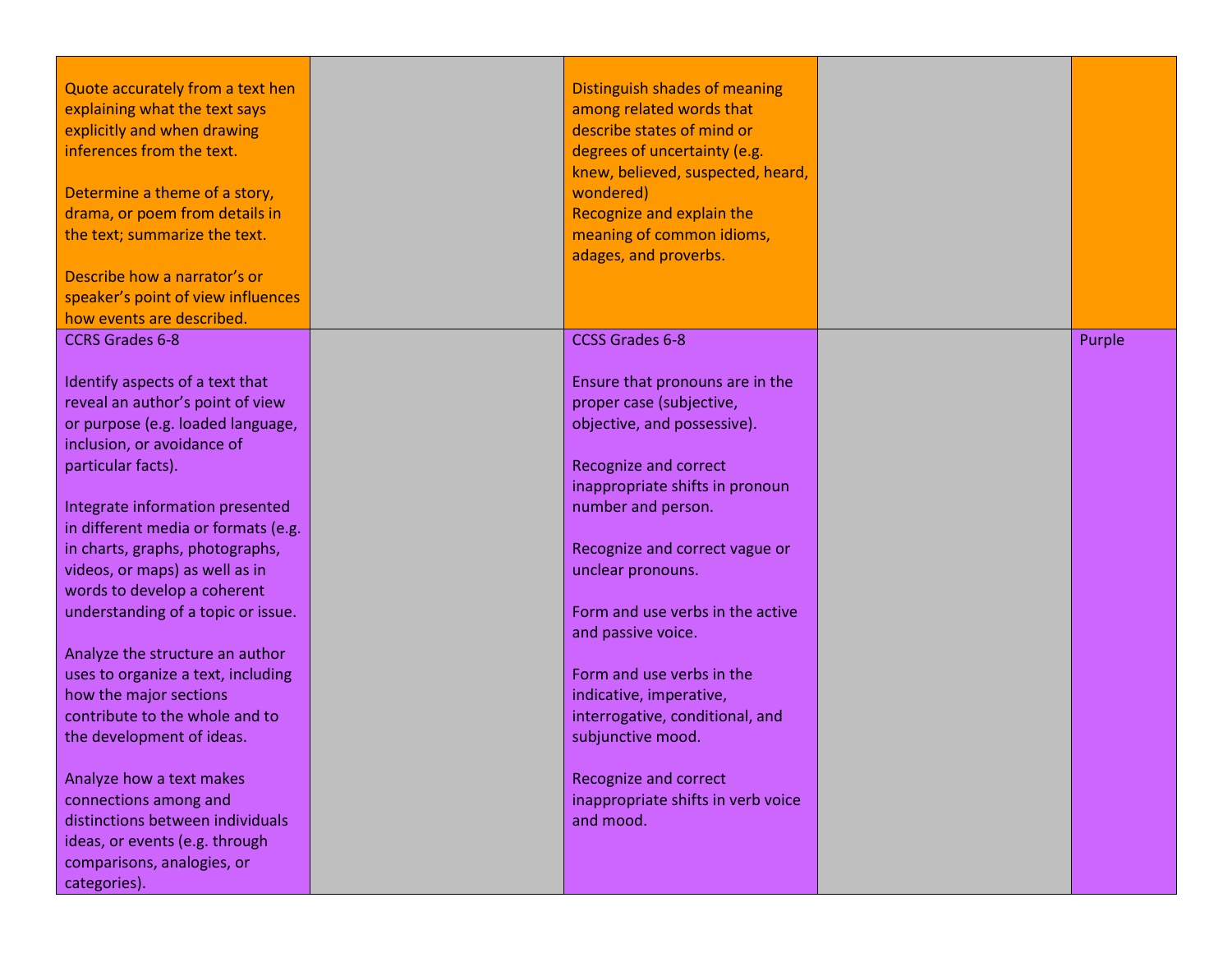Determine an author's point of view or purpose in a text and analyze how the author acknowledges and responds to conflicting evidence or viewpoints.

Delineate and evaluate the argument and specific claims in a text, assessing whether the reasoning is sound and the evidence is relevant and sufficient; recognize when irrelevant evidence is introduces.

Analyze a case in which two or more texts provide conflicting information on the same topic and identify where the texts disagree on matters of fact or interpretation.

Determine a theme or a central idea of a text and how it is conveyed through particular details; provide a summary of the text distinct from personal opinions or judgements.

Determine the meaning of words and phrases as they are used in a text, including figurative connotative, and technical meanings; analyze the impact of a specific word choice on meaning and tone.

Cite several pieces of textual evidence to support analysis of

Explain the function of phrases and clauses in general and their function in specific sentences.

Choose among simple, compound, complex, and compound -complex sentences to signal differing relationships among ideas.

Place phrases and clauses within a sentence, recognizing and correcting misplaced and dangling modifiers

Use punctuation (commas, parentheses, dashes) to set off nonrestrictive/parenthetical elements.

Use a comma to separate coordinate adjectives.

Maintain consistency in style and tone.

Choose language that expresses ideas precisely and concisely, recognizing and eliminating wordiness and redundancy.

Use appropriate transitions to create cohesion and clarify the relationships among ideas and concepts.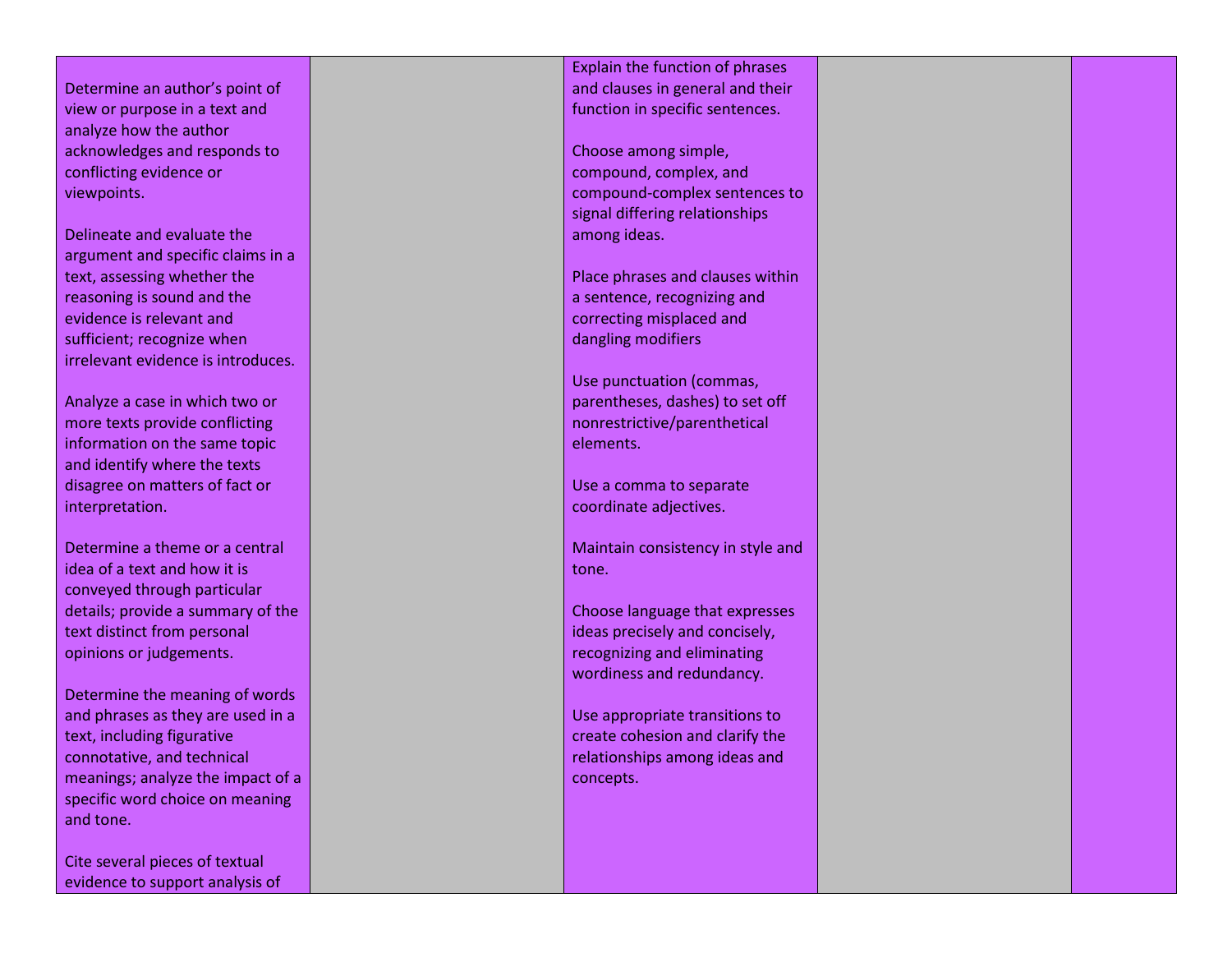| what the text says explicitly as                                       |                                                             |                                                              |                                       |       |
|------------------------------------------------------------------------|-------------------------------------------------------------|--------------------------------------------------------------|---------------------------------------|-------|
| well as inferences drawn from                                          |                                                             |                                                              |                                       |       |
| the text.                                                              |                                                             |                                                              |                                       |       |
| <b>CCRS Grades 9-12</b>                                                | <b>Multiple Choice Questions</b>                            | <b>CCRS Grades 9-12</b>                                      | <b>Multiple Choice Questions</b>      | Green |
|                                                                        | <b>Reading</b>                                              |                                                              | <b>Writing</b>                        |       |
| Compare the point of view of two                                       |                                                             | Use parallel structure.                                      |                                       |       |
| or more authors for how they                                           | Comprehension:                                              |                                                              | Organization of ideas:                |       |
| treat the same or similar topics,                                      | Demonstrate understanding of                                | Use various types of phrases                                 | TSW select logical or effective       |       |
| including which details they                                           | explicit details in the text.                               | (noun, verb, adjectival, adverbial,                          | opening, transitional, and closing    |       |
| include and emphasize in their                                         |                                                             | participial, prepositional,                                  | sentences.                            |       |
| respective accounts.                                                   | Determine the meaning of words                              | absolute) and clauses                                        |                                       |       |
|                                                                        | and phrases as they are used in                             | (independent, dependent; noun,                               | TSW evaluate relevance of             |       |
| Compare and contrast treatments                                        | text.                                                       | relative, adverbial) to convey                               | content.                              |       |
| of the same topic in several                                           |                                                             | specific meanings and add variety                            |                                       |       |
| primary and secondary sources.                                         | Analyze the impact of specific                              | and interest to writing or                                   | TSW analyze and evaluate              |       |
|                                                                        | word choices on meaning and                                 | presentations.                                               | organizational structure of a text    |       |
| Analyze a complex set of ideas or                                      | tone.                                                       | Use a semicolon (and perhaps a                               | or portion of a text.                 |       |
| sequence of events and explain                                         |                                                             | conjunctive adverb) to link two or                           |                                       |       |
| how specific individuals, ideas, or                                    | Inference and Interpretation:                               | more closely related independent                             | TSW recognize logical transitions     |       |
| events interact and develop over                                       | Make and support inferences                                 | clauses.                                                     | (e.g. however, consequently,          |       |
| the course of the text.                                                | from the text.                                              |                                                              | likewise) and related words and       |       |
|                                                                        |                                                             | Use a colon to introduce a list or                           | phrases.                              |       |
| Integrate and evaluate multiple                                        | Draw conclusions or deduce                                  | quotation.                                                   |                                       |       |
| sources of information presented                                       | meanings not explicitly present in                          |                                                              | <b>Language Facility</b>              |       |
| in different media or formats (e.g.                                    | the text.                                                   | Spell correctly.                                             | TSW recognize appropriate use of      |       |
| visually, quantitatively) as well as<br>in words in order to address a |                                                             |                                                              | phrases and clauses, parallel         |       |
|                                                                        | Infer the traits, feelings, and<br>motives of characters or | Consult general and specialized<br>reference materials (e.g. | structure, and modifier<br>placement. |       |
| question or solve a problem.                                           | individuals.                                                | dictionaries, glossaries,                                    |                                       |       |
| Analyze in detail how an author's                                      |                                                             | thesauruses), both print and                                 | TSW recognize effective and           |       |
| ideas or claims are developed and                                      | Interpret information presented                             | digital, to find the pronunciation                           | varied use of compound,               |       |
| refined by particular sentences,                                       | in different formats (e.g. charts,                          | of a word or determine or clarify                            | complex, and compound-complex         |       |
| paragraphs, or larger portions of                                      | graphs, tables) and apply to                                | its precise meaning, its part of                             | sentences.                            |       |
| a text (e.g. a section or chapter).                                    | understanding of the text.                                  | speech, or its etymology or its                              |                                       |       |
|                                                                        |                                                             | standard usage.                                              | TSW recognize idiomatic usage         |       |
| Determine an author's point of                                         | Interpret nonliteral language (e.g.                         |                                                              | (e.g. phrases like "to miss the       |       |
| view or purpose in a text and                                          | figurative language, symbolism,                             | Introduce a topic and organize                               | boat", "to cut corners", "feel        |       |
| analyze how an author uses                                             | connotation).                                               | complex ideas, concepts, and                                 | under the weather").                  |       |
| rhetoric to advance that point of                                      |                                                             | information to make important                                |                                       |       |
| view or purpose.                                                       |                                                             | connections and distinctions;                                |                                       |       |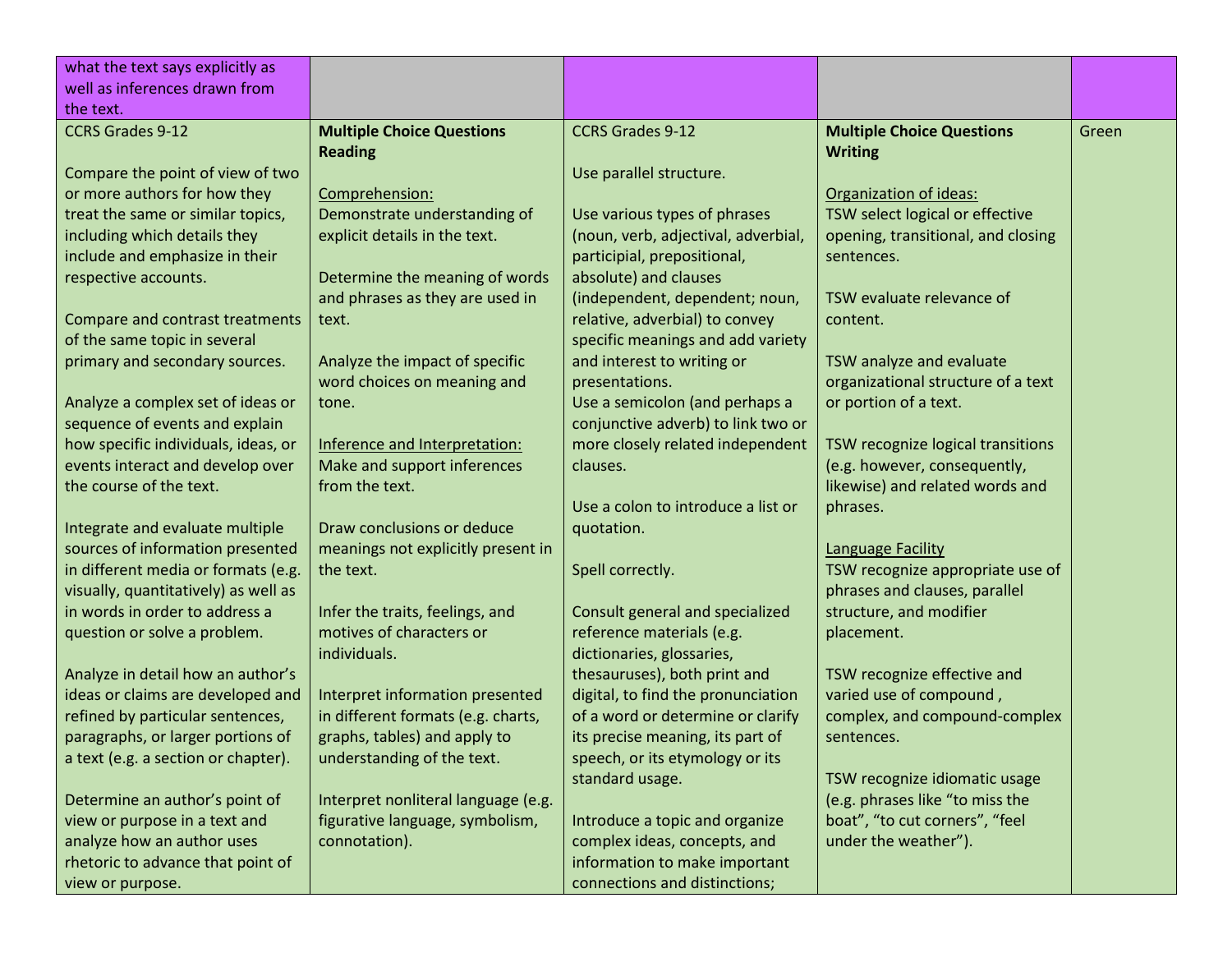Delineate and evaluate the argument and specific claims in a text, assessing whether the reasoning is valid and the evidence is relevant and sufficient; identify false statements and fallacious reasoning.

Cite strong and thorough textual evidence to support analysis of what the text says explicitly as well as inferences drawn from the text.

Determine a theme or central idea of a text and analyze in detail its development over the course of the text, including how it emerges and is shaped and refined by specific details; provide an objective summary of the text.

Determine the meaning of words and phrases as they are used in a text, including figurative connotative, and technical meanings; analyze the cumulative impact of specific word choices on meaning and tone (e.g. how the language of a court opinion differs from that of a newspaper).

Analyze a case in which grasping point of view requires distinguishing what is directly stated in a text from what is

## Analysis: Determine the main idea, topic, or theme of a text; summarize

key details and ideas.

Determine the author's or speaker's purpose or viewpoint.

Analyze individuals, events, and ideas and how they develop and interact over the course of a text (e.g. through comparisons, contrasts, analogies, time lines).

Recognize aspects of an author's style, structure (eg. chronological, cause-effect), mood, or tone (e.g. objective, humorous, solemn).

Evaluate arguments or use of literary devices (e.g. foreshadowing, flashback, irony). include formatting (e.g. headings), graphics (e.g. figures, tables), and multi-media when useful to aiding comprehension.

Develop the topic with wellchosen, relevant, and sufficient facts, extended definitions, concrete details, quotations, or other information and examples appropriate to the audience's knowledge of the topic.

Use appropriate and varied transitions to link the major sections of the text, create cohesion, and clarify the relationships among complex ideas and concepts.

Provide a concluding statement or section that follows from and supports the information or explanation presented (e.g. articulating implications or the significance of the topic).

TSW express ideas precisely, maintaining appropriate style and tone.

TSW analyze nuances in the meaning of words with similar denotations (e.g. the shades of meaning among look, glance, stare, glare, and scowl).

## Writing Conventions

TSW recognize correct forms of verbs, modifiers, and pronouns (e.g. comparative vs. superlative adjectives; subjective vs. objective pronoun case).

TSW maintain grammatical agreement (e.g. subject-verb or pronoun-antecedent) and avoid inappropriate shifts in verb tense or pronoun number and person.

TSW recognize and correct incomplete sentence fragments and run-ons.

TSW recognize correct capitalization, punctuation, (e.g. commas, semicolons, colons, dashes, quotation marks, ellipses), and spelling.

TSW use reference sources (e.g. dictionaries, thesauruses, glossaries) appropriately.